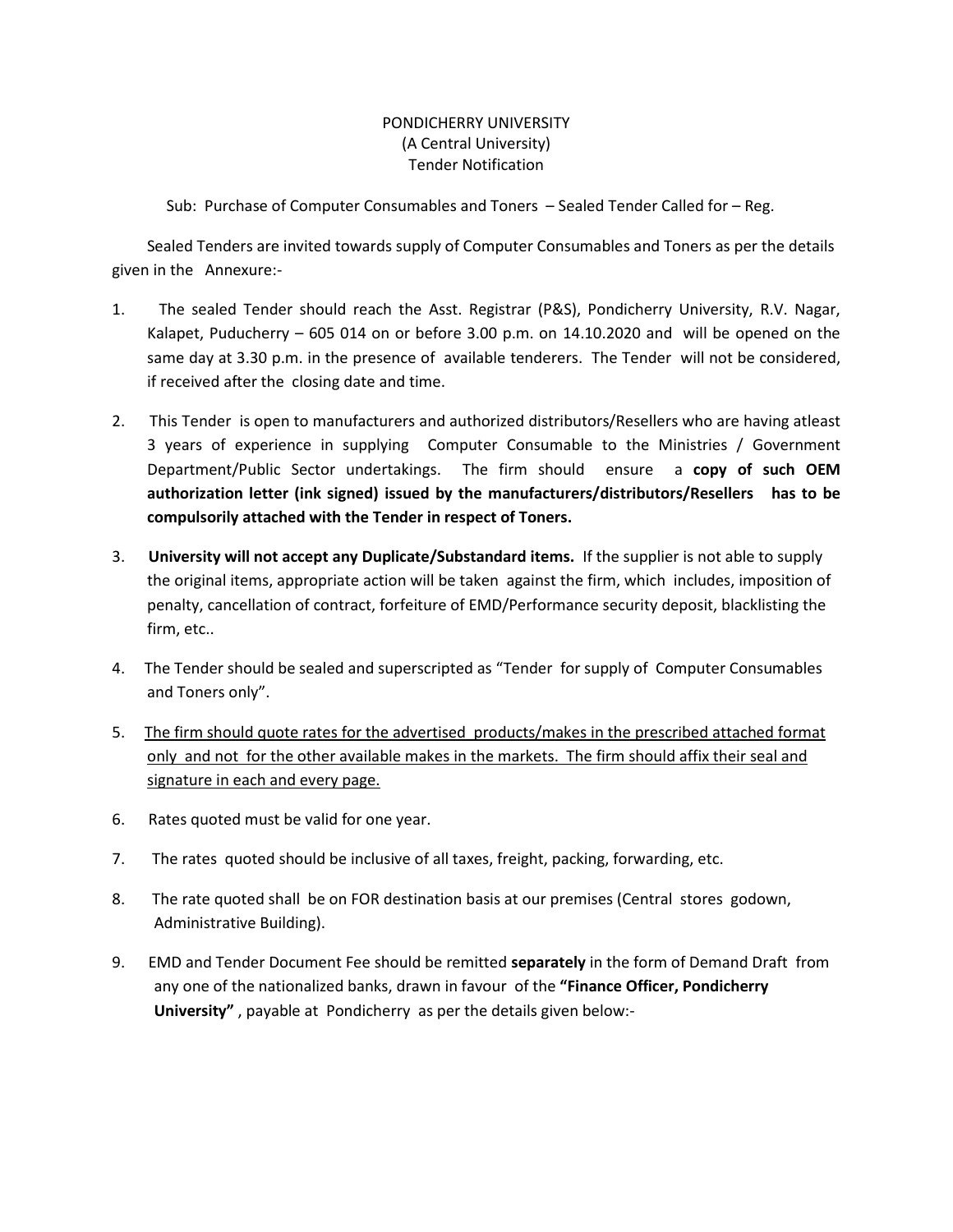|          |                                            | Tender   |        |
|----------|--------------------------------------------|----------|--------|
| Categary | Name of the items                          | Document | E.M.D. |
|          |                                            | fee      | Amount |
| A        | <b>Computer Devices and Computer items</b> | 500      | 10,000 |
| B        | HP Laser Printer Toner items               | 500      | 35,000 |
|          | <b>Samsung Toner items</b>                 | 500      | 15,000 |
|          | <b>Canon Toner items</b>                   | 500      | 10,000 |
|          | Kyocera Xerox Toner items                  | 500      | 2,500  |

- 10. Any tender, submitted without EMD & Tender Document Fee, will not be accepted.
- 11. The tender is not transferable.
- 12. The firm should have valid license obtained from the respective Government agencies for doing Business of Computer consumable items.
- 13. The firm should have been in **existence for at least last three years** (proof too be attached)
- 14. The participating firm should submit the Income tax returns for the last 3 years.
- 15 The Tender received through telex/tele-fax/e-mail will not be accepted by the University under any circumstances.
- 16. The University shall not be responsible for any delay/loss or non-receipt of tenders by post/courier service
- 17. No unsolicited correspondence shall be entertained after the submission of the Tender.
- 18. Quoting merely the lowest price does not confer any right on any Tender for award of supply order. **The University's Purchase Committee, reserves the right to select any item on the ground of quality, brand reputation, offer of additional/special features, compatibility, etc.**
- 19. The University also reserves the right to reject any Tender with unbranded/substandard brand/uncertified brands of products even if they found to be lowest.
- 20. University will place supply orders to the successful Tenderers in phased manner, as and when necessity arises .
- 21. Delivery is to be made within 10 days from the date of receipt of supply order during the working days on office hours.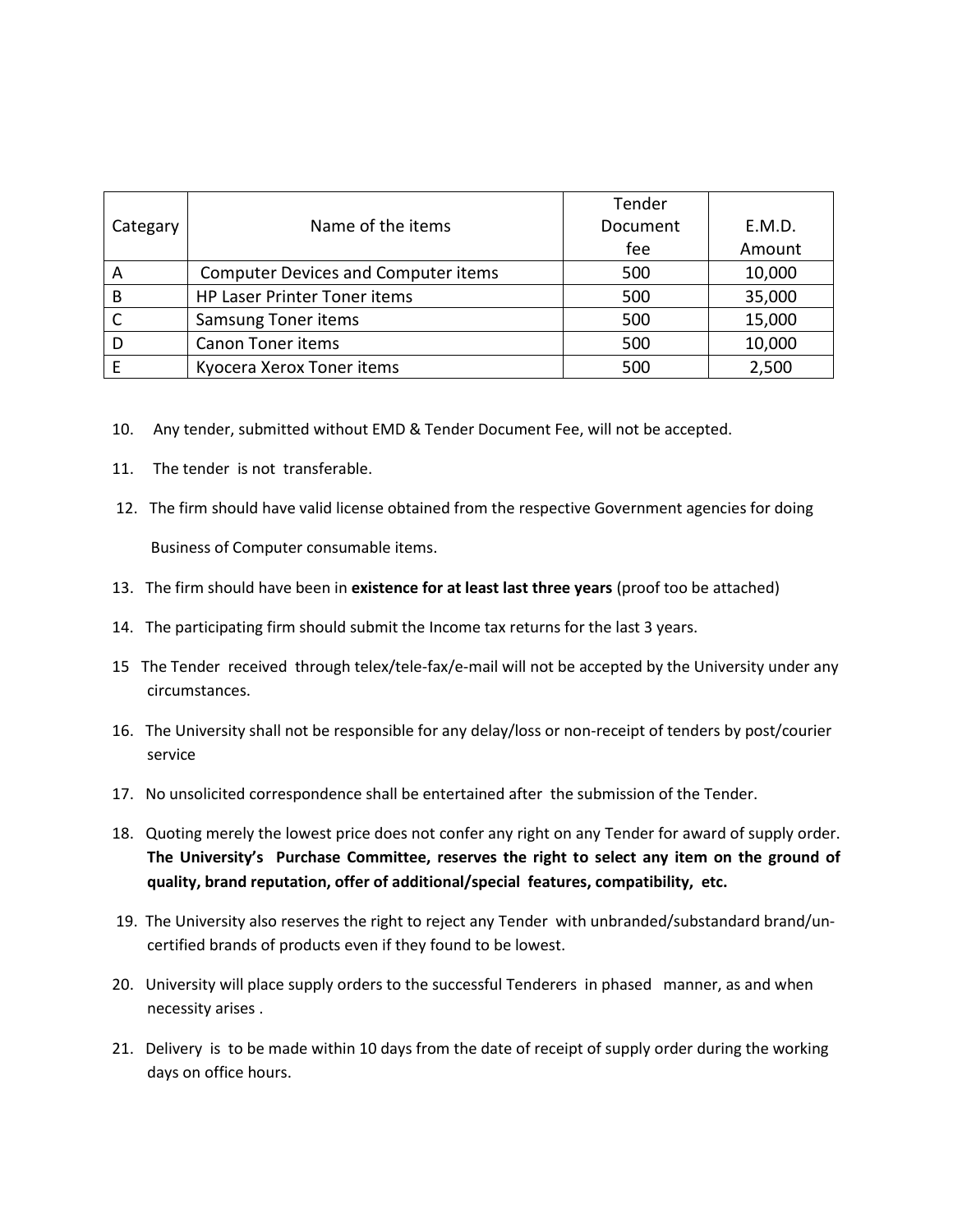- 22. The damaged items, if any, shall be replaced within 3 days time positively.
- 23. If any item is not up to the prescribed quality or specification, it is liable for outright rejection.
- 24. Delivery Note/Challan should be given along with the articles, at the time of delivery of item.
- 25. The price approved should be maintained without any change during the contract period of 1 year.
- 26. Failure to supply the item indented within delivery time will result in automatic cancellation of supply order. Such automatic cancellation empowers the University to purchase the items from other available sources and to recover the difference between the price quoted and actually paid. This University also reserves the right to forfeit the EMD in case of non-observance of the general spirit of the contract.
- 27. Timely supply of the ordered items, in good condition (wherever applicable), etc., is the essence of the contract. In case of failure to supply within the time specified in the Purchase order, a penalty/LD of 0.5% of the total value per week (or) a part thereof shall be levied subject to a maximum of 7.5% in respect of items which are not supplied. The decision of Pondicherry University shall be final in this regard.

Date: 24.09.2020 REGISTRAR REGISTRAR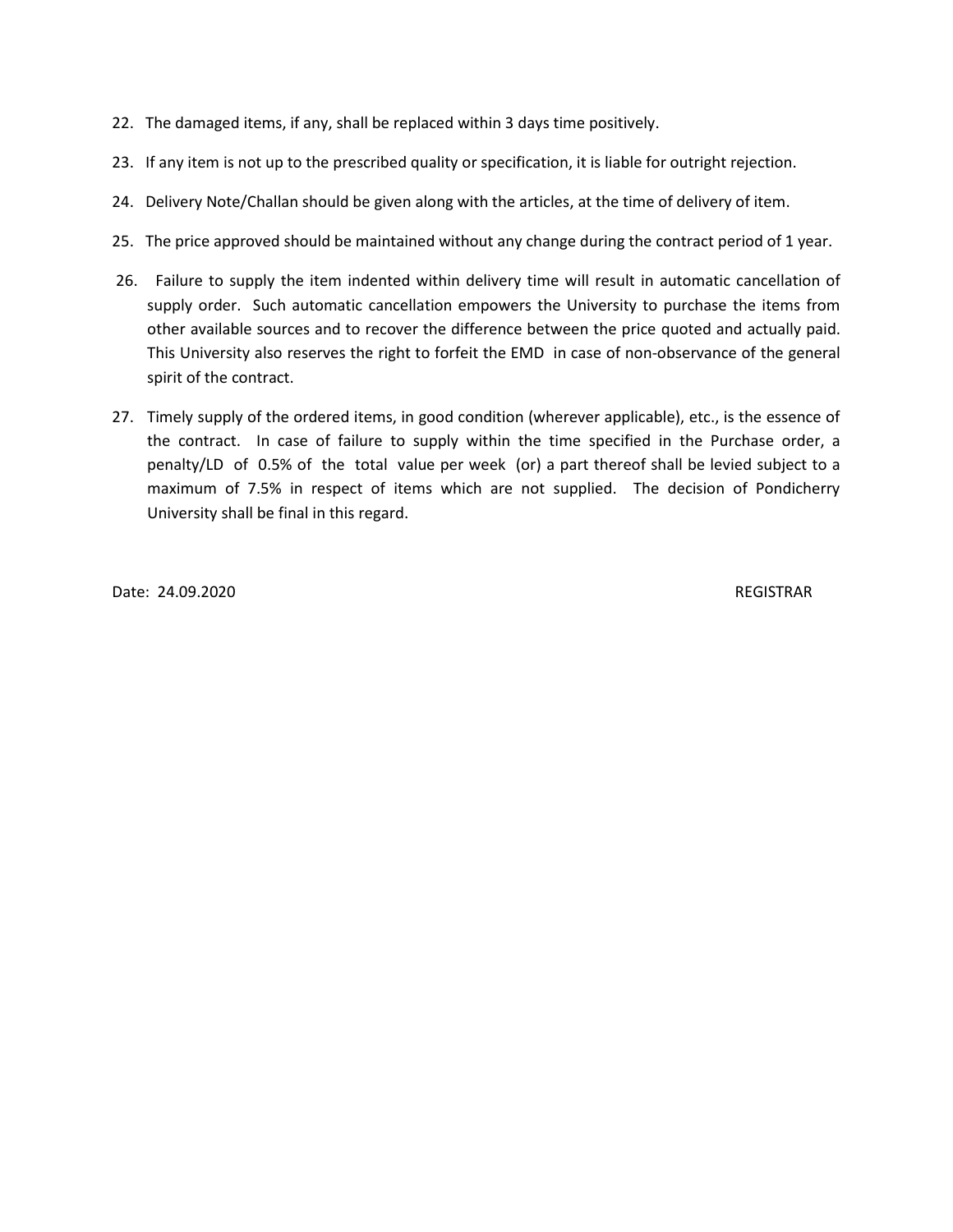### PONDICHERRY UNIVERSITY

#### Purchase & Stores Section

## ANNEXURE – 1

# Purchase proposal for Computer Consumables & Toner items for the Year 2020

| Categary                | Name of the items                                    | Make          | Qty.<br>Required     | Quote<br>Rate<br><b>Rs. P.</b> | Rate per<br>item/box<br>(incl.<br>GST, etc.,<br>R <sub>s</sub> . |
|-------------------------|------------------------------------------------------|---------------|----------------------|--------------------------------|------------------------------------------------------------------|
| Categary A              | <b>Computer Devices:</b>                             |               |                      |                                |                                                                  |
| 1                       | C.D. Recordable (Box of 100 Nos.)                    | Sony          | 500 Nos.             | Per box                        |                                                                  |
| $\sqrt{2}$              | D.V.D. Recordable (Box of 100 Nos.)                  | Sony          | 500 Nos.             | Per box                        |                                                                  |
| $\overline{\mathbf{3}}$ | C.D. Pouch                                           | Quality       | 800 Nos.             | Per item                       |                                                                  |
| $\overline{4}$          | 15X12X1 80 GSM single part Computer sheet            | <b>80 GSM</b> | 25,000               | Per Box                        |                                                                  |
|                         | with Pondicherry University Logo (Per box 1000       | Computer      | sheets               |                                |                                                                  |
|                         | sheets)                                              | sheet         | $(25 \text{ boxes})$ |                                |                                                                  |
| 5                       | Lipi Line ribbon cartridge - LIPI 6306               | <b>LIPI</b>   | 120 Nos.             | Per item                       |                                                                  |
| 6                       | <b>UPS 600 VA</b>                                    |               | 30 Nos.              | Per item                       |                                                                  |
| 7                       | Keyboard                                             |               | 25 Nos.              | Per item                       |                                                                  |
| 8                       | Mouse                                                |               | 50 Nos.              | Per item                       |                                                                  |
| $\overline{9}$          | 1 TP External Hard Disk                              |               | 10 Nos.              | Per item                       |                                                                  |
| 10                      | 18.5 LED Monitor                                     |               | 20 Nos.              | Per item                       |                                                                  |
| <b>Categary B</b>       | <b>HP Laser Printer Toner items: (Original only)</b> |               |                      |                                |                                                                  |
| 1                       | HP Laser Printer Toner 88A Black                     | HP            | 150Nos.              | Per item                       |                                                                  |
| $\overline{c}$          | HP Laser Printer Toner 12A Black                     | HP            | 80Nos.               | Per item                       |                                                                  |
| 3                       | HP Laser Printer Toner 78A Black                     | HP            | 40 Nos.              | Per item                       |                                                                  |
| 4                       | HP Laser Printer Toner 05A Black                     | HP            | 2 Nos.               | Per item                       |                                                                  |
| 5                       | HP Laser Printer Toner 36A Black                     | HP            | 5 Nos.               | Per item                       |                                                                  |
| 6                       | HP Laser Printer Toner 49A Black                     | HP            | 3 Nos.               | Per item                       |                                                                  |
| 7                       | HP Laser Printer Toner 55A Black                     | HP            | 6 Nos.               | Per item                       |                                                                  |
| 8                       | HP Laserjet proM203DN 30A (Black) Toner              | HP            | 15 Nos.              | Per item                       |                                                                  |
| 9                       | HP Laserjet Printer Toner M 104 (18A Black)          | HP            | 2 Nos                | Per item                       |                                                                  |
| Categary C              | <b>Samsung Toner Items (Original only)</b>           |               |                      |                                |                                                                  |
| 1                       | Samsung MLT - D101S Black Toner                      | Samsung       | 30 Nos.              | Per item                       |                                                                  |
| $\overline{2}$          | Samsung MLT - D 2010 D3 Black Toner                  | Samsung       | 15 Nos.              | Per item                       |                                                                  |
| 3                       | Samsung ML1860/1866 Series (MLT - D1043              |               | 2 Nos.               |                                |                                                                  |
|                         | <b>Black Toner)</b>                                  | Samsung       |                      | Per item                       |                                                                  |
| 4                       | Samsung ML - 3470ND/3471ND Black Toner               | Samsung       | 2 Nos.               | Per item                       |                                                                  |
| $\mathfrak{S}$          | Samsung 2240 (MLT-D 108S) Black Toner                | Samsung       | 2 Nos.               | Per item                       |                                                                  |
| 6                       | Samsung MLT-D 109S/XI P Black Toner                  | Samsung       | 2 Nos.               | Per item                       |                                                                  |